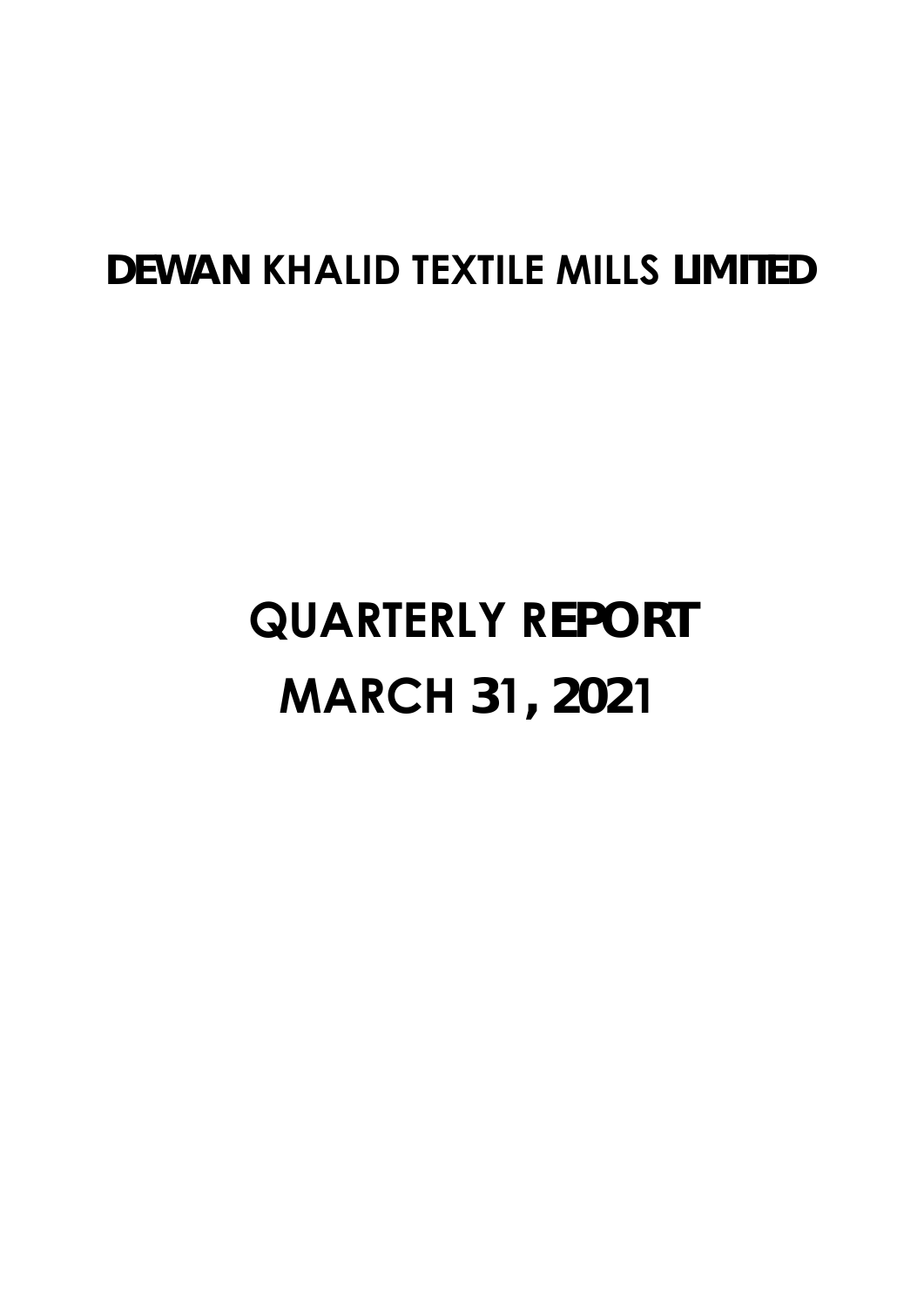#### **DEWAN KHALID TEXTILE MILLS LIMITED**

#### **COMPANY INFORMATION**

| <b>BOARD OF DIRECTORS</b><br><b>Executive Director</b>                  | : Mr. Ishtiaq Ahmed - Chief Executive Officer & Director                |
|-------------------------------------------------------------------------|-------------------------------------------------------------------------|
|                                                                         |                                                                         |
| Non-Executive Directors                                                 | : Mr. Haroon Iqbal - Chairman, Board of Directors<br>Syed Asim Abid Ali |
|                                                                         | Mr. Imran Ahmed Javed                                                   |
|                                                                         | Syed Maqbool Ali                                                        |
|                                                                         | Mrs. Nida Jamil                                                         |
| <b>Independent Director</b>                                             | : Mr. Aziz-ul-Haque                                                     |
| <b>Audit Committee</b>                                                  | Mr. Aziz-ul-Haque (Chairman)                                            |
|                                                                         | Syed Maqbool Ali (Member)                                               |
|                                                                         | : Mr. Haroon Iqbal (Member)                                             |
| Human Resources & Remuneration Committee : Mr. Aziz-ul-Haque (Chairman) |                                                                         |
|                                                                         | Mr. Haroon Iqbal<br>(Member)                                            |
|                                                                         | Mr. Ishtiaq Ahmed (Member)                                              |
| Auditor                                                                 | : Feroze Sharif Tariq & Company                                         |
|                                                                         | <b>Chartered Accountants</b>                                            |
|                                                                         | 4/N/4 Block-6, P.E.C.H.S., Karachi                                      |
| Company Secretary                                                       | : Mr. Muhammad Hanif German                                             |
| Chief Financial Officer                                                 | : Mr. Muhammad Irfan Ali                                                |
| Tax Advisor                                                             | : Sharif & Co. Advocates                                                |
| Legal Advisor                                                           | : Abbas & Atif Law Associates                                           |
| <b>Bankers</b>                                                          | : Habib Bank Limited                                                    |
|                                                                         | : Bank Islami Pakistan Limited                                          |
|                                                                         | : MCB Bank Limited                                                      |
|                                                                         | : Silk Bank Limited<br>: Bank Al Falah Limited                          |
|                                                                         | : Askari Commercial Bank Limited                                        |
| Registered Office                                                       | : Dewan Centre, 3-A Lalazar                                             |
|                                                                         | Beach Hotel Road, Karachi                                               |
| Shares Registrar & Transfer Agent                                       | : BMF Consultants Pakistan (Private) Limited                            |
|                                                                         | Anum Estate Building, Room No. 310 & 311,                               |
|                                                                         | 3rd Floor, 49, Darul Aman Society, Main Shahrah-e-Faisal,               |
|                                                                         | adjacent to Baloch Colony Bridge, Karachi 75350, Pakistan               |
| Factory Office                                                          | : G/11, S.I.T.E., Kotri, Sindh, Pakistan.                               |
| Website                                                                 | : www.yousufdewan.com                                                   |
|                                                                         |                                                                         |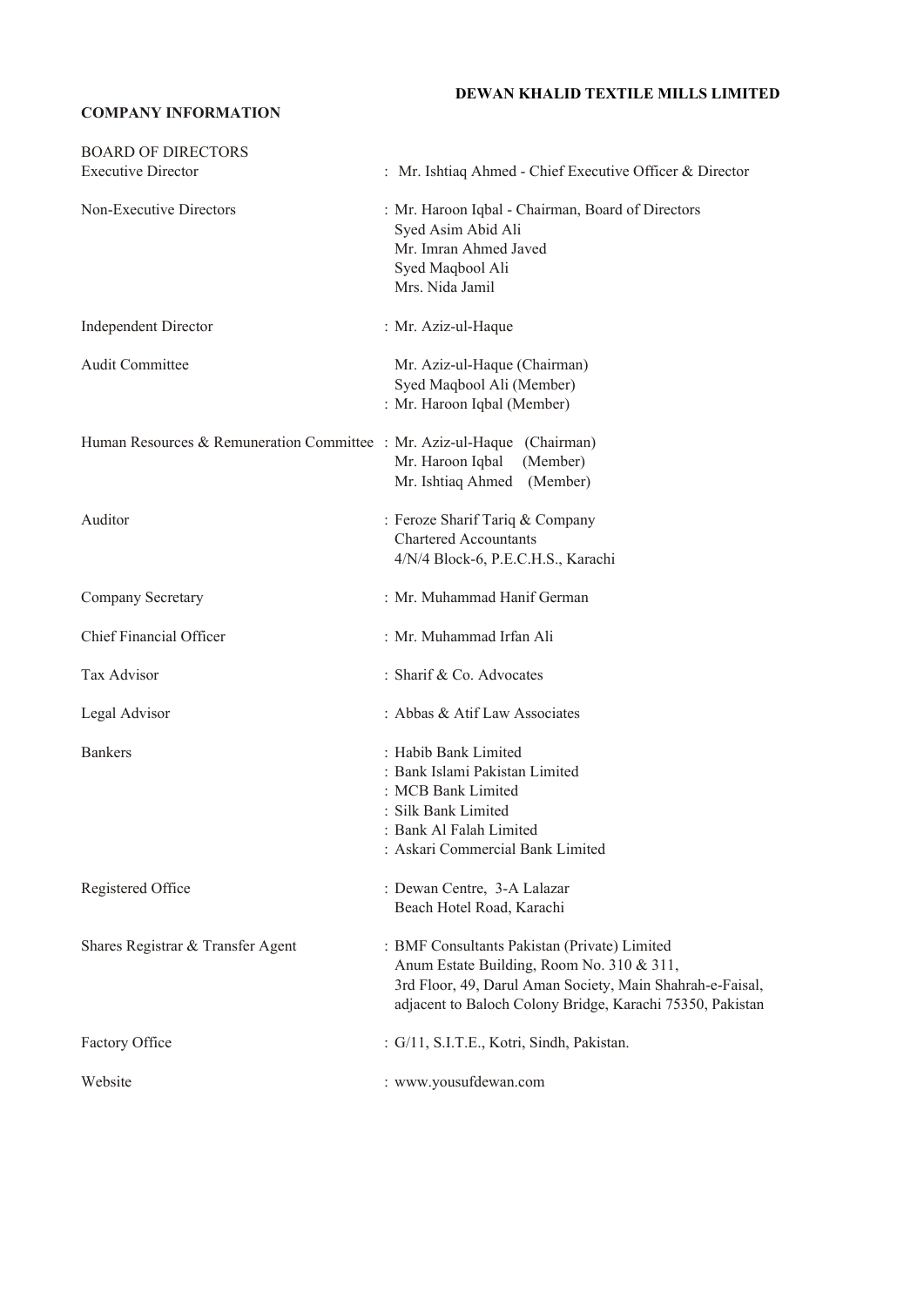#### **IN THE NAME OF ALLAH; THE MOST GRACIOUS AND MERCIFUL**

#### IF YE GIVE THANKS, I WILL GIVE YOU MORE **(HOLY QURAN)**

The Board of Directors of your Company is pleased to present unaudited condensed interim financial statements for the nine months ended March 31, 2021 in compliance with the requirements of section 237 of the Companies Act, 2017 and code of corporate governance issued by Securities and Exchange Commission of Pakistan.

#### **Operating results (Factory Shutdown):**

Company's net sales during the current as well as in the comparative period remained nil due to closure of operations. The Company, for the time being, has suspended its manufacturing operations since August 2016 which could not be resumed due to working capital constraints. The condensed interim financial statements have been prepared using going concern assumption as the company has approached its lenders for further restructuring of its liabilities, which is in process. Management is hopeful that such revision will be finalized soon which will enable the company to resume its operations.

Pakistan's economic recovery continued in a steady path during period under review, with almost all macroeconomic indicators suggesting uptick in fortunes, where the SBP has also revised up its real GDP growth forecast from 2% to 3% during the current year. Government through various fiscal and monetary measures tried to relieve the industries in tough times and the economy is showing progressive results and have partially softened the pandemic's impact. On the other hand, Cotton being the basic raw material for the Pakistan's textile industry accounts for major part of the basic cost, the price of raw cotton is continuously rising. Due to continuous decline in the annual crop cultivation, Pakistan has to import around 4.5 million bales of cotton every year to meet its demand. Pakistan spinning industry has already contracted for large scale imports from nearly all origins in the world and therefore any movement in price or quantity of cotton has significant impacts on production.

#### **Future Outlook**

Despite the signs of economic resilience and recovery, there may be some pressure on current account due to high imports of Raw Cotton, recent removal of regulatory duty on import of synthetic yarn and cotton yarn, import of plant and machinery, possibility of double‐digit inflation during the latter end of FY21 could ultimately force SBP raising interest rates. These factors may also push the exchange rate upward in short term. Further, the challenges of rising debt, increased cost of living, increased taxation, rising prices of electricity & gas, could lead to wavering of investor confidence. Further, current political environment and fears of increased lockdown restrictions owing to COVID-19 third wave are critical variable where the positivity rate is hovering around high single-digits and a sustained strain may lead to harsh measures that may hamper growth outlook.

#### **Conclusion**

In conclusion, we bow beg and pray to Almighty Allah, Rahman-o-Rahim, in the name of our beloved Prophet Muhammad (Peace be upon him) for the continued showering of his blessings, Guidance, strength, health and prosperity to us, our company, country and nation, and also pray to Almighty Allah to bestow peace, Harmony, brotherhood and unity in true Islamic spirit to whole of Muslim Ummah; Ameen: Summa Ameen

LO‐MY LORD IS INDEED HEARER OF PRAYER (HOLY QURAN)

By and under Authority of the Board of Directors

**Ishtiaq Ahmed Chief Executive Officer** 

**Haroon Iqbal Chairman Board of Directors** 

Dated: April 26, 2021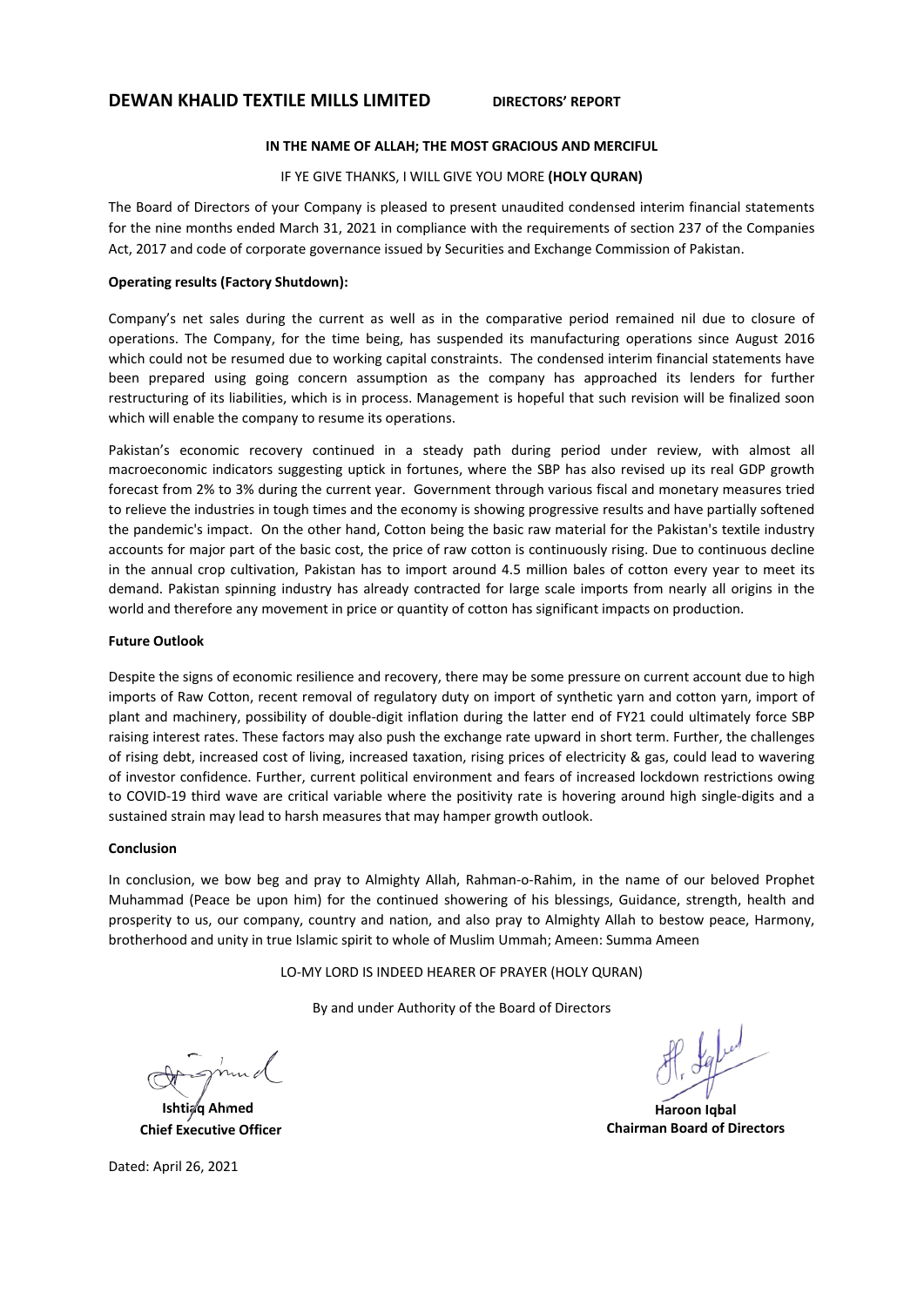#### **DEWAN KHALID TEXTILE MILLS LIMITED CONDENSED INTERIM STATEMENT OF FINANCIAL POSITION AS AT MARCH 31, 2021 (Un-Audited) (Audited)**

| AS A I MAKUH 31, 2021                                                                               |              | $($ Un-Audited $)$<br><b>July-March</b><br>2021 | (Audited)<br><b>June 30,</b><br>2020 |
|-----------------------------------------------------------------------------------------------------|--------------|-------------------------------------------------|--------------------------------------|
| <b>EQUITY AND LIABILITIES</b>                                                                       | <b>Notes</b> | --------------- (Rupees) ---------------        |                                      |
| <b>SHARE CAPITAL &amp; RESERVES</b>                                                                 |              |                                                 |                                      |
| Authorized share capital<br>15,000,000 (June 30, 2020: 15,000,000) ordinary shares of Rs. 10/- each |              | 150,000,000                                     | 150,000,000                          |
| Issued, subscribed and paid-up capital                                                              |              | 96,107,590                                      | 96,107,590                           |
| Revenue reserves                                                                                    | 6            | (656, 359, 578)                                 | (638, 468, 575)                      |
| Revaluation surplus on property plant and equipment (Capital reserve)                               |              | 388,693,715                                     | 411,343,336                          |
|                                                                                                     |              | (171, 558, 273)                                 | (131, 017, 649)                      |
| <b>NON CURRENT LIABILITIES</b>                                                                      |              |                                                 |                                      |
| Provision for staff gratuity                                                                        |              | 17,295,063                                      | 17,295,063                           |
| Deferred taxation                                                                                   |              | 104,583,790                                     | 113,835,044                          |
|                                                                                                     |              | 121,878,853                                     | 131,130,107                          |
| <b>CURRENT LIABILITIES</b>                                                                          |              |                                                 |                                      |
| Trade and other payables                                                                            |              | 183,970,018                                     | 182,840,520                          |
| Mark-up accrued on loans                                                                            |              | 96,785,473                                      | 89,669,026                           |
| Short term borrowings                                                                               |              | 355,583,140                                     | 355,583,140                          |
| Unclaimed dividend                                                                                  |              | 334,741                                         | 334,741                              |
| Current and over due portion of syndicated long term loan                                           |              | 104,007,672                                     | 104,007,672                          |
|                                                                                                     |              | 740,681,044                                     | 732,435,099                          |
| <b>CONTINGENCIES AND COMMITMENTS</b>                                                                | 7            |                                                 |                                      |
|                                                                                                     |              | 691,001,624                                     | 732,547,557                          |
| <b>ASSETS</b>                                                                                       |              |                                                 |                                      |
| <b>NON CURRENT ASSETS</b>                                                                           |              |                                                 |                                      |
| Property, plant and equipments                                                                      | 8            | 579,903,270                                     | 621,468,028                          |
| Long term investment                                                                                | 9            |                                                 |                                      |
| Long term deposits                                                                                  |              | 2,840,450                                       | 2,840,450                            |
| <b>CURRENT ASSETS</b>                                                                               |              |                                                 |                                      |
| Stores, spares and loose tools                                                                      |              | 14,853,089                                      | 14,853,089                           |
| Stock-in-Trade                                                                                      |              | 69,530,284                                      | 69,530,284                           |
| Trade debtors - Unsecured                                                                           |              | 2,099,748                                       | 2,134,790                            |
| Advances - Considered good                                                                          |              | 373,726                                         | 412,746                              |
| Short term deposits and other receivable                                                            |              | 10,185,522                                      | 10,185,522                           |
| Taxes recoverable - Net                                                                             |              | 10,188,945                                      | 10,188,945                           |
| Cash and bank balances                                                                              |              | 1,026,590                                       | 933,703                              |
|                                                                                                     |              | 108,257,904                                     | 108,239,079                          |

**691,001,624 732,547,557**

**Ishtiaq Ahmed**

CEO & Director Chief Financial Officer

Chairman Board of Directors **Muhammad Irfan Ali Haroon Iqbal**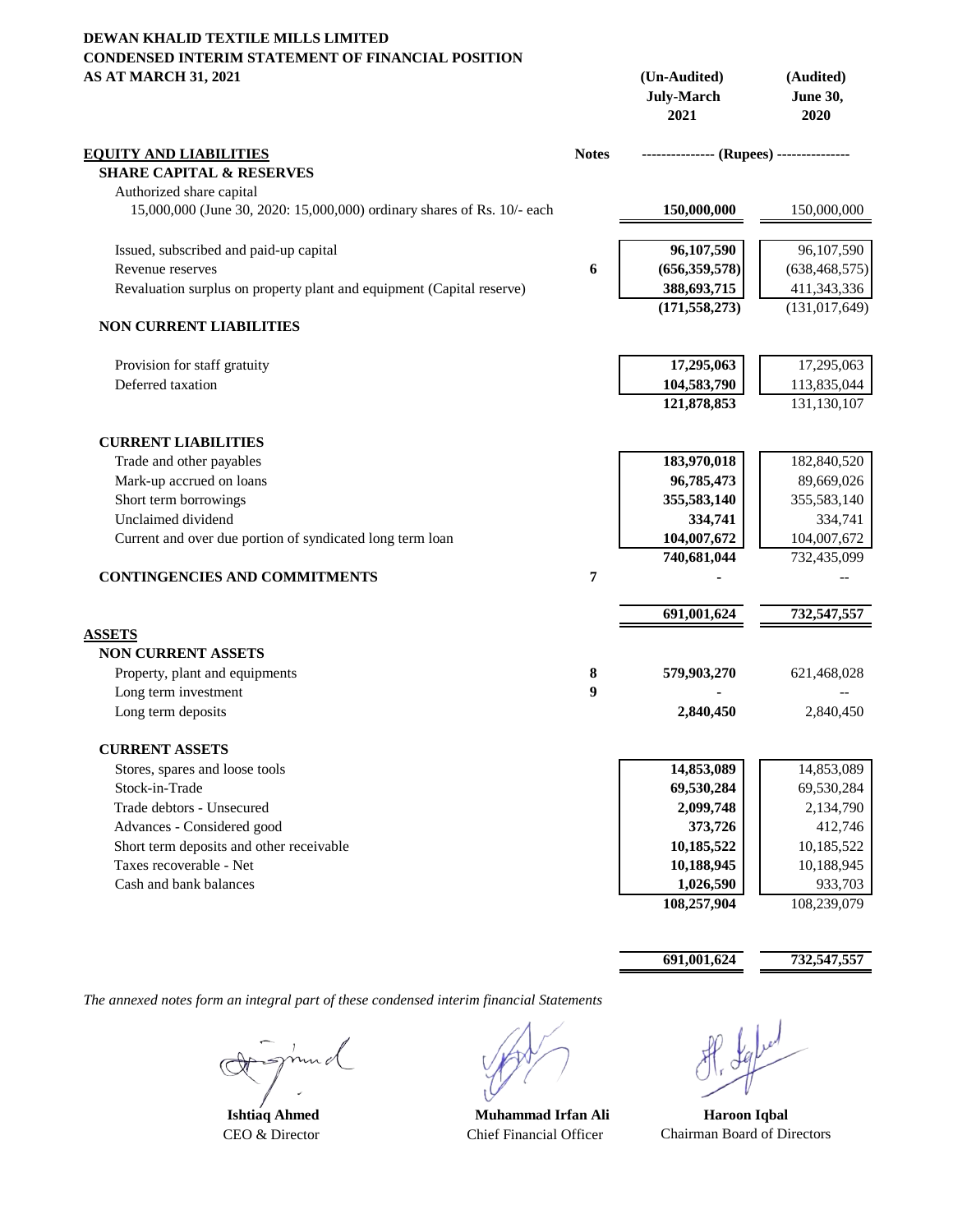#### **DEWAN KHALID TEXTILE MILLS LIMITED CONDENSED INTERIM STATEMENT OF PROFIT OR LOSS (UN-AUDITED) FOR THE NINE MONTHS & QUARTER ENDED MARCH 31, 2021**

|                                              |              | <b>Nine Months Ended</b> |                | <b>Quarter Ended</b>           |                |
|----------------------------------------------|--------------|--------------------------|----------------|--------------------------------|----------------|
|                                              |              | July-Mar                 | July-Mar       | Jan-Mar                        | Jan-Mar        |
|                                              |              | 2021                     | 2020           | 2021                           | 2020           |
|                                              | <b>Notes</b> |                          |                | ----- (Rupees) --------------- |                |
| Sales - net                                  |              |                          |                |                                |                |
| Cost of sales                                |              | (44, 922, 381)           | (52, 405, 321) | (14, 942, 200)                 | (16,981,404)   |
| Gross (loss)                                 |              | (44, 922, 381)           | (52, 405, 321) | (14, 942, 200)                 | (16,981,404)   |
| <b>Operating Expenses</b>                    |              |                          |                |                                |                |
| Administrative and general expenses          |              | (6,628,442)              | (8,165,505)    | (2,171,697)                    | (2,402,721)    |
| Reversal of provision against doubtful debts |              | 9,585,000                | 11,125,000     | 2,120,000                      | 2,950,000      |
|                                              |              | 2,956,558                | 2,959,495      | (51, 697)                      | 547,279        |
| <b>Operating (loss)</b>                      |              | (41,965,823)             | (49, 445, 826) | (14,993,897)                   | (16, 434, 125) |
| Finance cost                                 | 10           | (7,826,055)              | (17, 584, 929) | (2,655,681)                    | (5,817,532)    |
| (Loss) before taxation                       |              | (49,791,878)             | (67,030,755)   | (17,649,578)                   | (22, 251, 657) |
| Taxation                                     |              |                          |                |                                |                |
| - Deferred                                   |              | 9,251,254                | 10,543,477     | 3,083,751                      | 3,514,492      |
|                                              |              | 9,251,254                | 10,543,477     | 3,083,751                      | 3,514,492      |
| (Loss) after taxation                        |              | (40, 540, 624)           | (56, 487, 278) | (14, 565, 827)                 | (18, 737, 165) |
| (Loss) per share - basic and diluted         | 13           | (4.22)                   | (5.88)         | (1.52)                         | (1.95)         |

 $\mathcal{C}$ 

**Ishtiaq Ahmed CEO & Director** 

**Muhammad Irfan Ali Chief Financial Officer**

**Haroon Iqbal Chairman Board of Directors**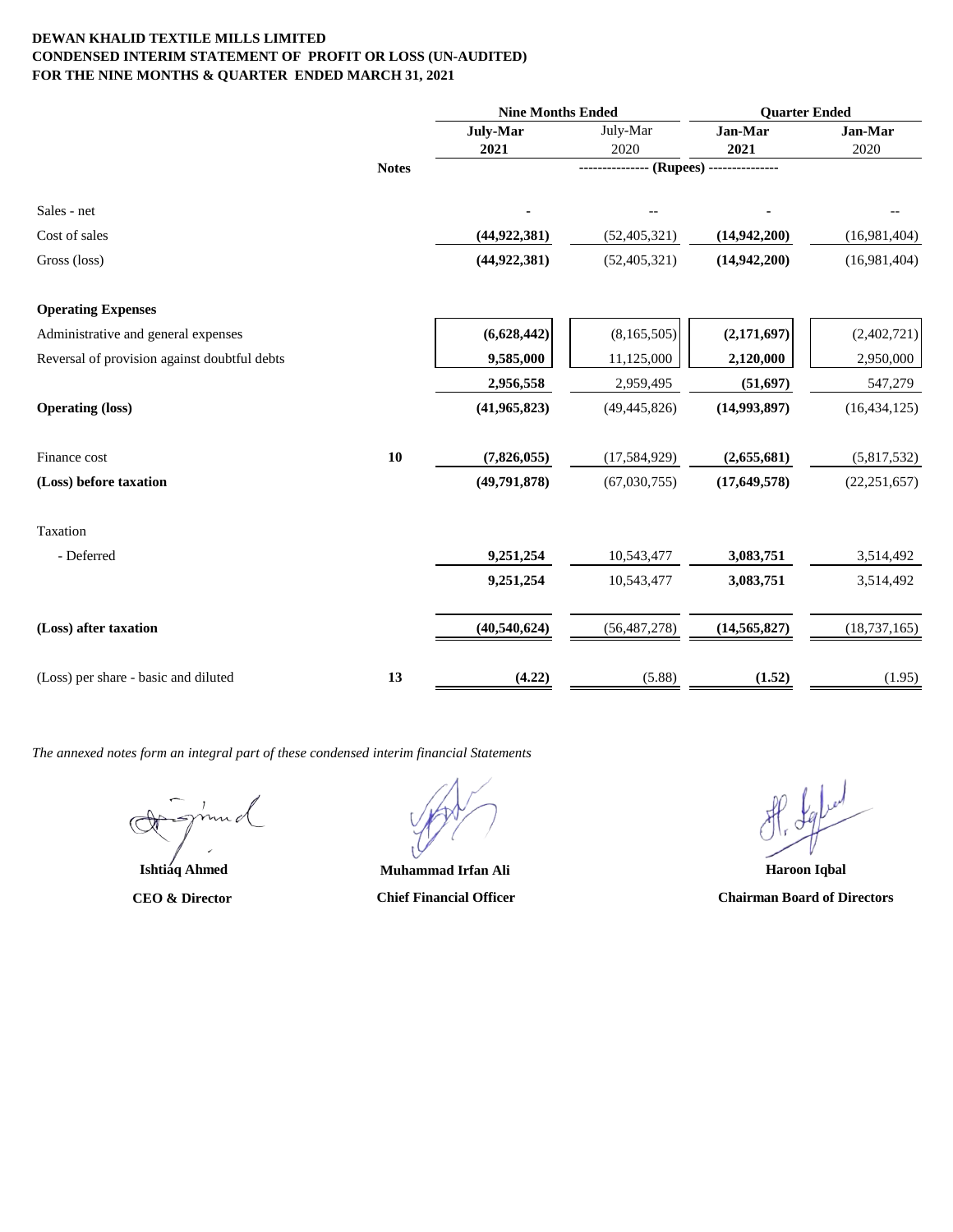#### **DEWAN KHALID TEXTILE MILLS LIMITED CONDENSED INTERIM STATEMENT OF COMPREHENSIVE INCOME (UN-AUDITED) FOR THE NINE MONTHS & QUARTER ENDED MARCH 31, 2021**

|                                                                                             | <b>Nine Months Ended</b> |                                          | <b>Ouarter Ended</b> |                 |
|---------------------------------------------------------------------------------------------|--------------------------|------------------------------------------|----------------------|-----------------|
|                                                                                             | <b>July-Mar</b><br>2021  | July-Mar<br>2020                         | Jan-Mar<br>2021      | Jan-Mar<br>2020 |
|                                                                                             |                          | --------------- (Rupees) --------------- |                      |                 |
| (Loss) for the period                                                                       | (40,540,624)             | (56, 487, 278)                           | (14, 565, 827)       | (18, 737, 165)  |
| Other comprehensive income:                                                                 |                          |                                          |                      |                 |
| Effect of change in tax rates on balance<br>of revaluation on property, plant and equipment |                          | $- -$                                    | --                   |                 |

| Total comprehensive (loss) for the period |  |  |  | (40.540.624) | (56.487.2) | .278) | (14.565.827) | (18, 737, 165) |  |  |  |  |  |
|-------------------------------------------|--|--|--|--------------|------------|-------|--------------|----------------|--|--|--|--|--|
| $-$                                       |  |  |  |              |            |       |              |                |  |  |  |  |  |

**Ishtiaq Ahmed Haroon Iqbal Muhammad Irfan Ali Chief Financial Officer**

CEO & Director **Chief Financial Officer** Chairman Board of Directors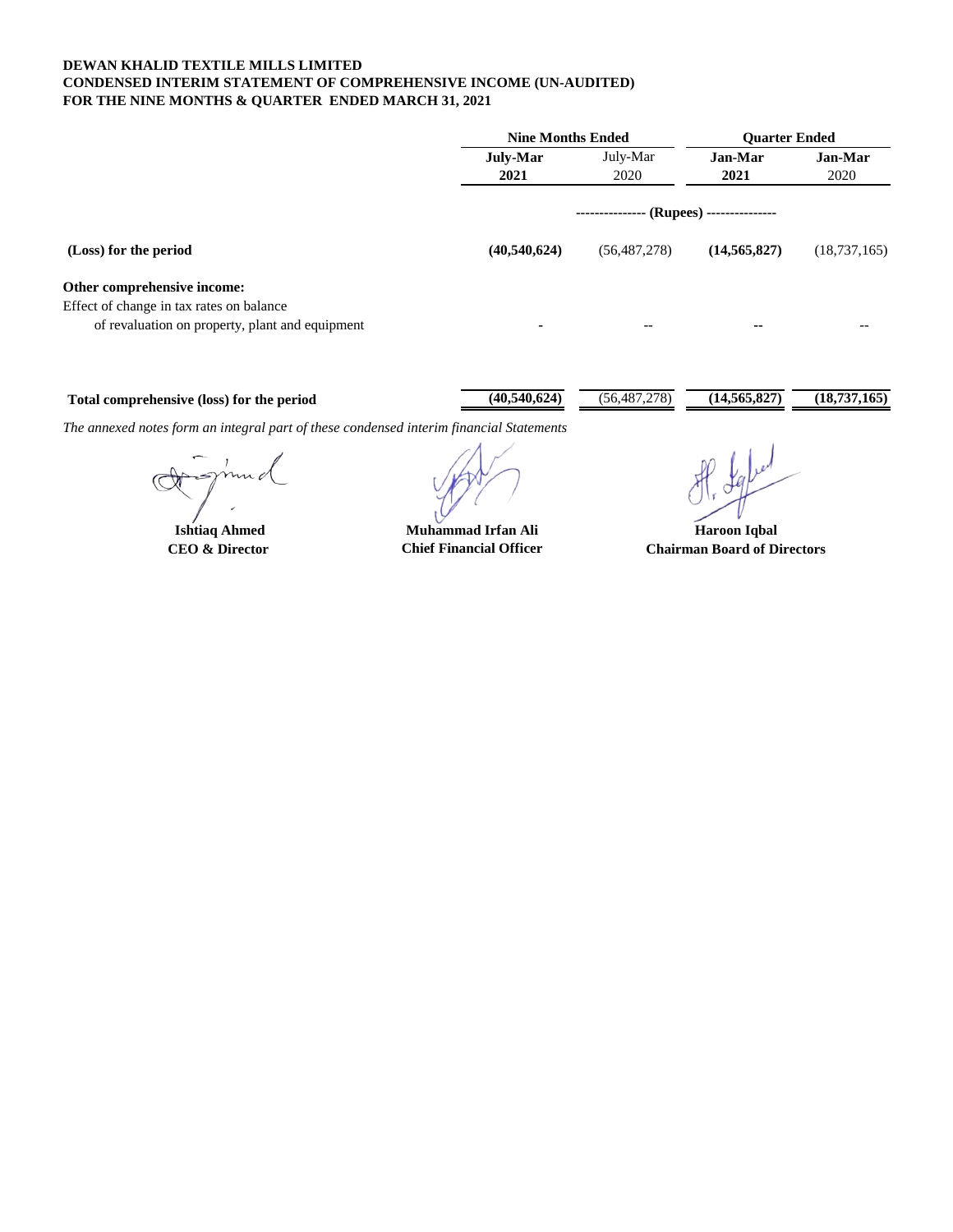#### **DEWAN KHALID TEXTILE MILLS LIMITED CONDENSED INTERIM STATEMENT OF CASH FLOWS (UN-AUDITED) FOR THE NINE MONTHS ENDED MARCH 31, 2021**

|                                                          |             | <b>July-Mar</b>                          | <b>July-Mar</b> |
|----------------------------------------------------------|-------------|------------------------------------------|-----------------|
|                                                          | <b>Note</b> | 2021                                     | 2020            |
|                                                          |             | --------------- (Rupees) --------------- |                 |
| <b>CASH FLOW FROM OPERATING ACTIVITIES</b>               |             |                                          |                 |
| (Loss) before Taxation                                   |             | (49,791,878)                             | (67,030,755)    |
| <b>Adjustment for Non-Cash and Other Items:</b>          |             |                                          |                 |
| Depreciation                                             |             | 41,564,758                               | 48,027,581      |
| (Reversal) of provision for doubtful debts               |             | (9,585,000)                              | (11, 125, 000)  |
| <b>Finance Cost</b>                                      |             | 7,826,055                                | 17,584,929      |
|                                                          |             | 39,805,813                               | 54,487,510      |
|                                                          |             | (9,986,065)                              | (12, 543, 245)  |
| <b>Working Capital Charges</b>                           |             |                                          |                 |
| (Increase) / Decrease in Current Assets                  |             |                                          |                 |
| Trade debts                                              |             | 9,620,042                                | 11,154,669      |
| Loans and advances                                       |             | 39,020                                   |                 |
| Increase / (Decrease) in Current Liabilities             |             |                                          |                 |
| Trade and other payables                                 |             | 1,129,498                                | 2,353,973       |
|                                                          |             | 10,788,560                               | 13,508,642      |
| Taxes paid                                               |             |                                          |                 |
| Net Cash Inflow/ (Outflow) from Operating Activities     |             | 802,495                                  | 965,397         |
| Net Cash Inflow/ (Outflow) from Investing Activities     |             |                                          |                 |
| <b>CASH FLOW FROM FINANCING ACTIVITIES</b>               |             |                                          |                 |
| Finance cost paid                                        |             | (709, 608)                               | (1,802,549)     |
| Net Cash Inflow/ (Outflow) from Financing Activities     |             | (709, 608)                               | (1,802,549)     |
| Net Increase /(Decrease) in Cash and Cash Equivalents    |             | 92,887                                   | (837, 152)      |
| Cash and cash equivalents at the beginning of the period |             | 933,703                                  | 2,031,140       |
| Cash and cash equivalents at the end of the period       | 11          | 1,026,590                                | 1,193,988       |
|                                                          |             |                                          |                 |

l,

**Ishtiaq Ahmed Haroon Iqbal Muhammad Irfan Ali Chief Financial Officer**

CEO & Director **Chairman Board of Directors** Chairman Board of Directors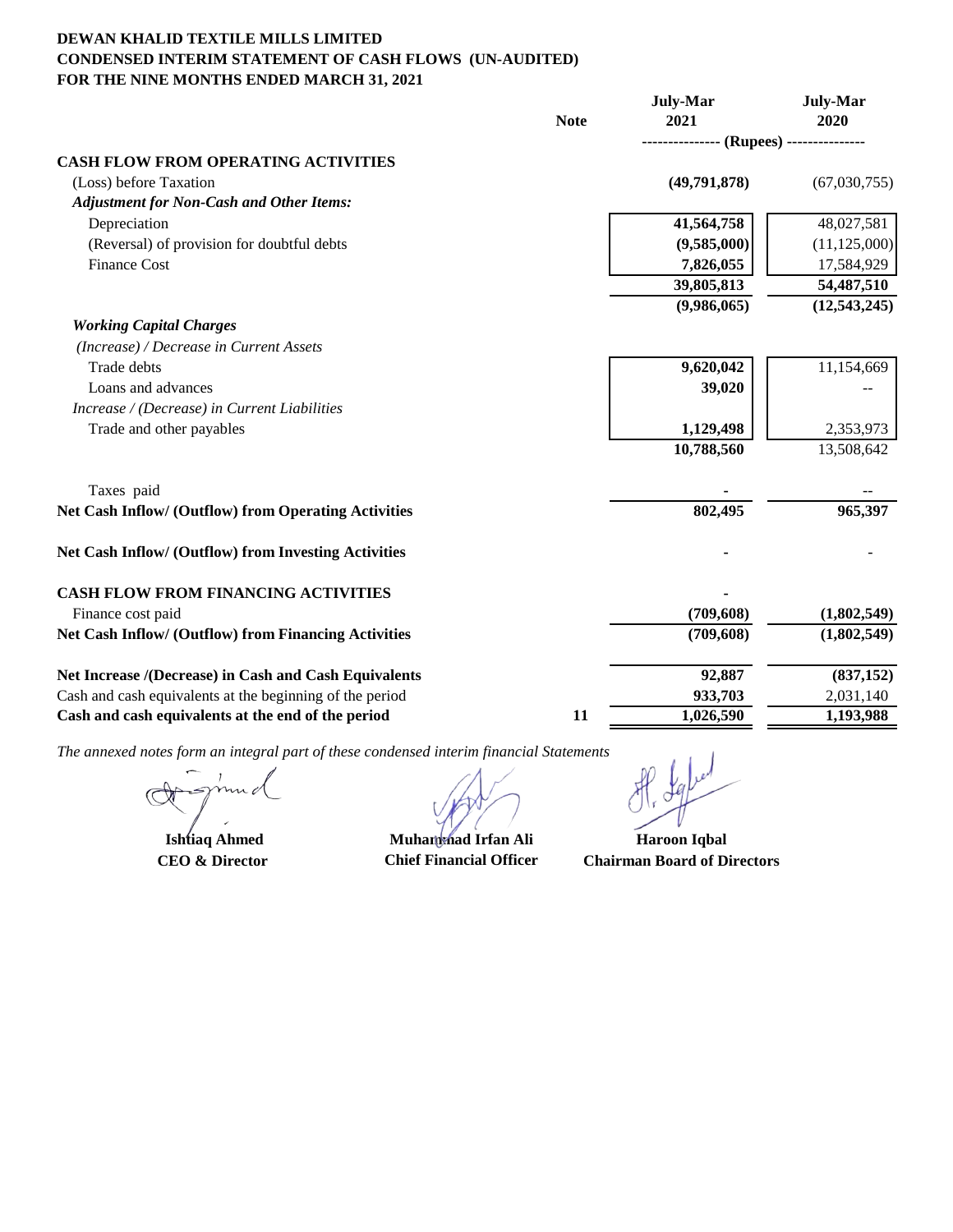#### **DEWAN KHALID TEXTILE MILLS LIMITED CONDENSED INTERIM STATEMENT OF CHANGES IN EQUITY (UN-AUDITED)\ FOR THE NINE MONTHS ENDED MARCH 31, 2021**

|                                                                                     |                                                     | <b>Revenue Reserves</b>   |                            | <b>Capital Reserves</b>                                               |                 |
|-------------------------------------------------------------------------------------|-----------------------------------------------------|---------------------------|----------------------------|-----------------------------------------------------------------------|-----------------|
|                                                                                     | <b>Issued,</b><br>subscribed and<br>paid-up capital | General<br><b>Reserve</b> | <b>Accumulated</b><br>Loss | <b>Revaluation</b><br>Surplus on<br>property, plant $\&$<br>equipment | <b>Total</b>    |
|                                                                                     |                                                     |                           | (Rupees)                   |                                                                       |                 |
| Balance as on 1 July 2019                                                           | 96,107,590                                          | 135,000,000               | (733, 597, 459)            | 445,761,122                                                           | (56, 728, 747)  |
| Other comprehensive (loss) for period                                               |                                                     |                           |                            |                                                                       |                 |
| (Loss) for the period                                                               | $-$                                                 |                           | (56, 487, 278)             |                                                                       | (56, 487, 278)  |
| Other comprehensive income for the period                                           |                                                     |                           |                            |                                                                       |                 |
|                                                                                     | $- -$                                               |                           | (56, 487, 278)             | $- -$                                                                 | (56, 487, 278)  |
| Transfer to accumulated loss in respect of<br>incremental depreciation - net of tax |                                                     |                           | 25,813,340                 | (25,813,340)                                                          |                 |
| Balance as on 31, March 2020                                                        | 96,107,590                                          | 135,000,000               | (764, 271, 397)            | 419,947,782                                                           | (113, 216, 025) |
| Balance as on July 01, 2020                                                         | 96,107,590                                          | 135,000,000               | (773, 468, 575)            | 411,343,336                                                           | (131, 017, 649) |
| Total comprehensive (loss) for period                                               |                                                     |                           |                            |                                                                       |                 |
| (Loss) for the period                                                               | $-$                                                 |                           | (40,540,624)               | $-$                                                                   | (40,540,624)    |
| Other comprehensive income for the period                                           | --                                                  | $-$                       |                            | $-$                                                                   |                 |
|                                                                                     | --                                                  | $\overline{a}$            | (40, 540, 624)             | $\overline{\phantom{a}}$                                              | (40,540,624)    |
| Transfer to accumulated loss in respect of                                          |                                                     |                           |                            |                                                                       |                 |
| incremental depreciation - net of tax                                               |                                                     |                           | 22,649,621                 | (22,649,621)                                                          |                 |
| Balance as on 31, March 2021                                                        | 96,107,590                                          | 135,000,000               | (791, 359, 578)            | 388,693,715                                                           | (171, 558, 273) |

m

**Ishtiaq Ahmed Haroon Iqbal Muhammad Irfan Ali**

**CEO & Director Chief Financial Officer Chairman Board of Directors**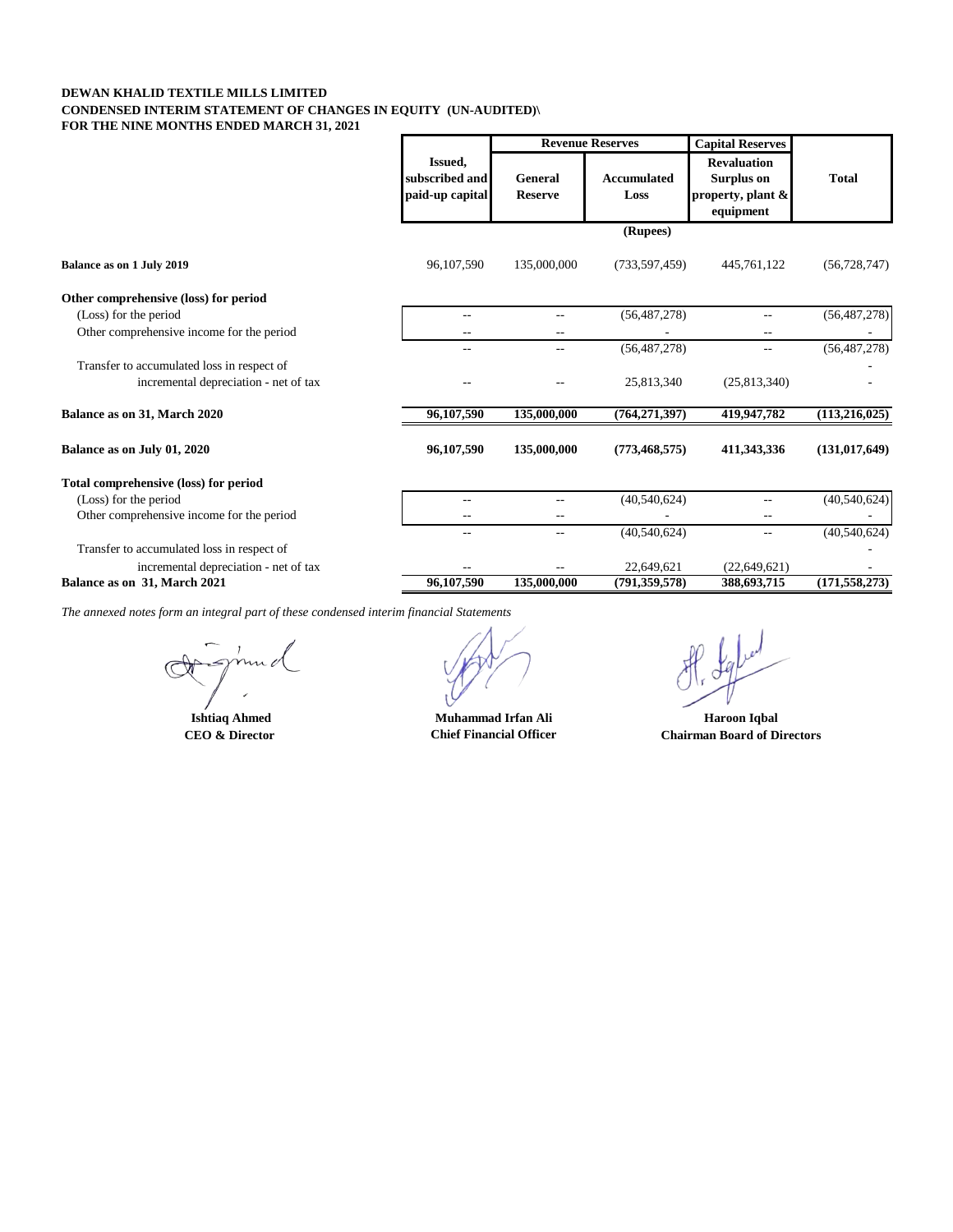#### **DEWAN KHALID TEXTILE MILLS LIMITED NOTES TO THE CONDENSED INTERIM FINANCIAL STATEMENTS (UN-AUDITED) FOR THE NINE MONTHS ENDED MARCH 31, 2021**

#### **1 CORPORATE INFORMATION**

**Dewan Khalid Textile Mills Limited** (the Company) was incorporated in Pakistan, as a public limited company on April 03, 1978, under the Companies Act, 1913 (Now the Companies Acts, 2017) and its shares are listed in Pakistan Stock Exchange Limited. The registered office of the company is located at 3-A, Lalazar, Beach Hotel Road, Karachi, Pakistan; while its manufacturing facilities are located at G-11, S.I.T.E., Kotri, Sindh, Pakistan. The Principal activity of the Company is trading, manufacturing and sale of yarn, however operations are suspended since August, 2016.

#### **<sup>2</sup> GOING CONCERN ASSUMPTION**

These condensed interim financial statements of the company for the period ended 31 March 2021 reflect that company has sustained a net loss after taxation of Rs.40.541 million (2020: Rs.74.289 million) and as of that date company has negative reserves of Rs.656.360 million which have resulted in negative equity of Rs.171.558 million. Further the company's short term borrowing facilities have expired and not been renewed. Company defaulted in repayment of its restructured liabilities due to liquidity crunch faced by the Company due to lesser market demand and adverse factors being faced by the overall textile industry in the country and working capital constriants faces by the company as a result the Company, for the time being, has suspended its manufacturing operations since August 2016. Accordingly, the entire restructured liabilities along with markup eligible for waiver have become immediately repayable. These conditions indicate the existence of material uncertainty which may cast significant doubt about the company's ability to continue as a going concern, therefore the company may not be able to realize its assets and discharge its liabilities during the normal course of business.

These condensed interim financial statements have been prepared on going concern assumption as the Company approached its lenders for further restructuring of its liabilities which is in process. Company is hopeful that such restructuring will be effective soon and will further streamline the funding requirements of the Company which will ultimately help the management to resume the operations with optimum utilization of production capacity. As the conditions mentioned in the foregoing paragraph are temporary and would reverse therefore the preparation of the condensed interim financial statements using going concern assumption is justified.

#### **3 BASIS OF PREPARATION**

- **3.1** These condensed interim financial statements of the Company have been prepared in accordance with the accounting and reporting standards as applicable in Pakistan for interim financial reporting. The accounting and reporting standards applicable in Pakistan for interim financial reporting comprise of International Accounting Standard (IAS) 34, "Interim Financial Reporting", issued by the International Accounting Standards Board (IASB) as notified under the Companies Act, 2017 and provisions of and directives issued under the Companies Act, 2017. Where provisions of and directives issued under the Companies Act, 2017 differ from the requirements of IAS 34, the provisions of and directives issued under the Companies Act, 2017 have been followed.
- **3.2** These condensed interim financial statements do not include all the information and disclosures required in the annual audited financial statements, and should be read in conjunction with the Company's annual audited financial statements for the year ended 30 June 2020.

#### **4 SIGNIFICANT ACCOUNTING POLICIES AND ESTIMATES**

**4.1** The accounting policies and methods of computation adopted and applied in the preparation of these condensed interim financial statements are consistent with those followed in the preparation of the Company's annual financial statements for the year ended 30 June 2020.

#### **4.2 Application of new and revised International Financial Reporting Standards**

#### **4.2.1 Standards, amendments to standards and interpretations becoming effective in future periods**

There are certain new standards, amendments to existing standards and new interpretations on approved accounting standards that became effective during the period and are mandatory for accounting periods of the Company beginning on or after July 01, 2020 but are considered not to be relevant or not to have any material effect on the Company's operations and are, therefore, not disclosed in these condensed interim financial statements.

#### **4.2.2 Standards, amendments to standards and interpretations becoming effective during the period**

There are certain new standards, amendments to standards and interpretations that will became effective in future accounting periods but are considered not to be relevant or not to have any material effect on the Company's operations and are, therefore, not disclosed in these condensed interim financial statements.

#### **5 ACCOUNTING ESTIMATES, JUDGEMENTS AND FINANCIAL RISK MANAGEMENT**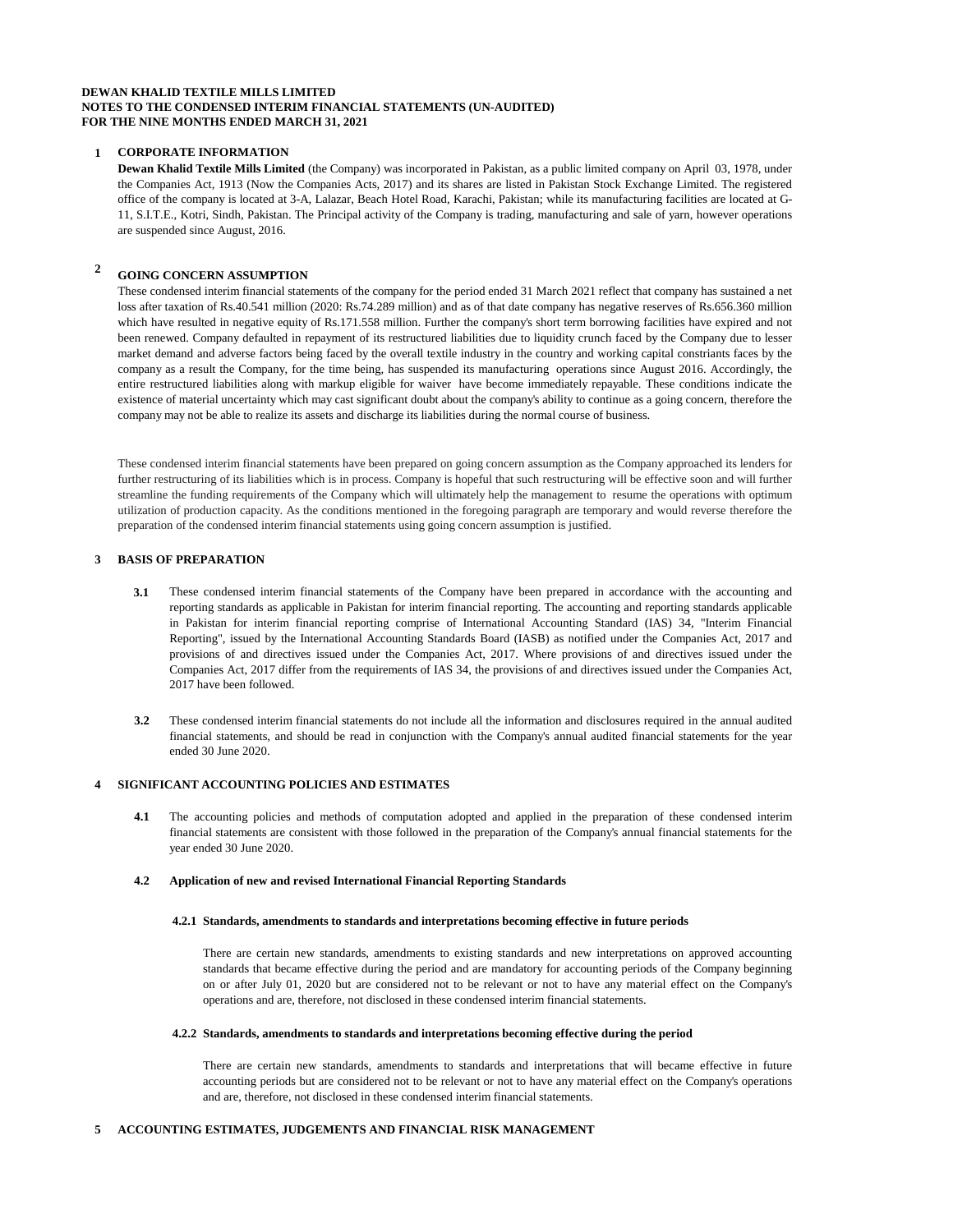- **5.1** The preparation of these condensed interim financial statements in conformity with approved accounting standards requires management to make estimates, assumptions and use judgments that affect the application of policies and reported amounts of assets and liabilities and income and expenses. Estimates, assumptions and judgments are continually evaluated and are based on historical experience and other factors, including reasonable expectations of future events. revision to accounting estimates are recognized prospectively commencing from the period of revision.
- **5.2** Judgements and estimates made by management in the preparation of these condensed interim financial statements are the same as those that were applied to the financial statements as at and for the year ended June 30, 2020.
- **5.3** The Company's financial risk management objectives and policies are consistent with those objectives and policies which were disclosed in the financial statements of the Company for the year ended June 30, 2020

|                           | (Un-Audited)<br><b>July-Mar</b><br>2021 | (Audited)<br><b>June 30,</b><br>2020 |  |
|---------------------------|-----------------------------------------|--------------------------------------|--|
| <b>RESERVES</b>           | -- (Rupees) --------------<br>--------- |                                      |  |
| <b>Revenue reserves</b>   |                                         |                                      |  |
| General reserves          | 135,000,000                             | 135,000,000                          |  |
| <b>Accumulated losses</b> | (791, 359, 578)                         | (773, 468, 575)                      |  |
|                           | (656, 359, 578)                         | (638, 468, 575)                      |  |
|                           |                                         |                                      |  |

#### **7 CONTINGENCIES AND COMMITMENTS**

There has been no significant change in the contingencies and commitments since the last audited financial statements for the year ended June 30, 2020.

|     |                                         |              | <b>July-Mar</b><br>2021 | <b>June 30,</b><br>2020 |
|-----|-----------------------------------------|--------------|-------------------------|-------------------------|
|     |                                         | <b>Notes</b> | (Rupees)                |                         |
|     | <b>PROPERTY, PLANT &amp; EQUIPMENTS</b> |              |                         |                         |
|     | <b>Operating Fixed Assets</b>           | 8.1          | 579,903,270             | 621,468,028             |
|     |                                         |              | 579,903,270             | 621,468,028             |
| 8.1 | <b>Operating Fixed Assets</b>           |              |                         |                         |
|     | Opening written down value              |              | 621,468,028             | 685,413,787             |
|     | Additions during the period / year      |              | --                      |                         |
|     | Depreciation during the period / year   |              | (41, 564, 758)          | (63,945,759)            |
|     | Closing written down value              |              | 579,903,270             | 621,468,028             |
|     |                                         |              |                         |                         |

#### **9 LONG TERM INVESTMENT**

#### **Investment in associate**

| Dewan<br>H <sub>1</sub> bre<br>nan<br>Nait<br>amire | -- | $- -$<br>-- |
|-----------------------------------------------------|----|-------------|
|                                                     |    |             |
|                                                     |    |             |

**9.1** Associate is an entity over which the Company has significant influence but no control. Company's investee company is considered to be its associate by virtue of common directorship, member of yousuf dewan companies and its ownership interest of 8.81% in investee company.

#### **9.2 Investment in Dewan Salman Fibre Limited - at equity method**

| Number of shares held             | 32,279,849 | 32.279.849 |
|-----------------------------------|------------|------------|
| Cost of investment (Rupees)       | 40,000,000 | 40,000,000 |
| Fair value of investment (Rupees) | 28,406,267 | 28,406,267 |
| Ownership interest                | 8.81%      | 8.81%      |

**9.3** Investment in associated company was made in accordance with the requirement of then effective Companies Ordinance, 1984. As the Company's share of losses exceed its interest in the associate, the Company has discontinued recognising its share of further losses. Market value is based on last available quoted price as of February 19, 2018.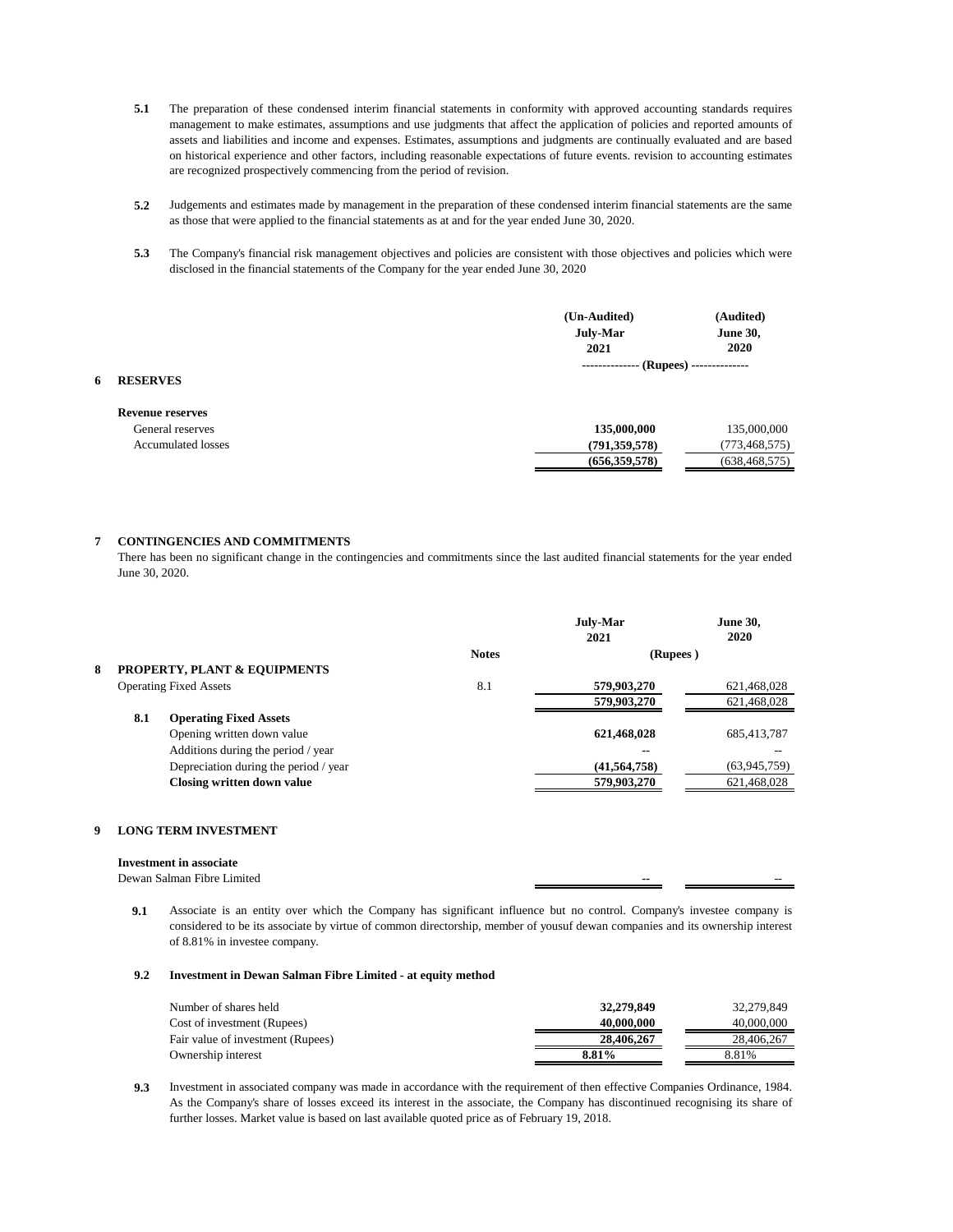#### **10 FINANCE COST**

The company has not provided the markup on long term and short term borrowings from certain banks for the year amounting to Rs. 20.592 million (Up to June 30, 2020: Rs. 452.530 million) in respect of borrowings of certain banks who have not yet accepted the restructiong proposal. The Management of the company is quite hopeful that theses banks will also accept restructiong propsal in near future. Had the provsion been made the loss for the period would have been higher by Rs.20.592 million and accured mark-up would have been higher and shareholders' equity would have been lower by Rs. 473.122 million. The said non provsioning is departure form the requirement of IAS 23- 'Borrowing Costs'.

|    |                                  | (Un-Audited)<br><b>July-Mar</b><br>2021 | (Un-Audited)<br><b>July-Mar</b><br>2020 |  |
|----|----------------------------------|-----------------------------------------|-----------------------------------------|--|
|    |                                  | (Rupees)                                |                                         |  |
| 11 | <b>CASH AND CASH EQUIVALENTS</b> |                                         |                                         |  |
|    | Cash in Hand                     | 50,240                                  | 41,935                                  |  |
|    | Cash at Banks - Current Accounts | 976,350                                 | 1,152,053                               |  |
|    |                                  | 1,026,590                               | 1,193,988                               |  |

#### **12 RELATED PARTY TRANSACTIONS**

|                                        | <b>July-Mar</b><br>2021 | <b>July-Mar</b><br>2020 |
|----------------------------------------|-------------------------|-------------------------|
|                                        | (Rupees)                |                         |
| Provident Fund contributions           | 284,974                 | 281,298                 |
|                                        |                         |                         |
| 13 (LOSS) PER SHARE -BASIC AND DILUTED |                         |                         |
|                                        | July-Mar                | <b>July-Mar</b>         |

|                                            | 2021         | 2020           |
|--------------------------------------------|--------------|----------------|
| Net (Loss) for the period                  | (40.540.624) | (56, 487, 278) |
| Number of ordinary shares                  | 9,610,759    | 9.610.759      |
| (Loss) Per Share - Basic and diluted (Rs.) | (4.22)       | (5.88)         |

#### **14 CORRESPONDING FIGURES**

In order to comply with the requirements of International Accounting Standard 34 "Interim Financial Reporting", Statement of Financial Position has been compared with the Statement of financial Position of annual financial statements, whereas statement of profit or loss , statement of comprehensive income, Statement of cash flow and statement of changes in equity have been compared with the balances of comparable period of immediately preceding financial period

#### **15 DATE OF AUTHORIZATION FOR ISSUE**

These condensed interim financial statements have been authorized for issue on 26th April, 2021 by the Board of Directors of the company.

#### **16 GENERAL**

- **i)** Figures have been rounded off to the nearest rupee.
- **ii)** Comparative figures have been rearranged and reclassified wherever necessary for the purpose of better presentation and comparison. However, there were no significant reclassifications and restatements.

**Ishtiaq Ahmed**

Chief Financial Officer **Muhammad Irfan Ali**

**CEO & Director Chairman Board of Directors Chairman Board of Directors Haroon Iqbal**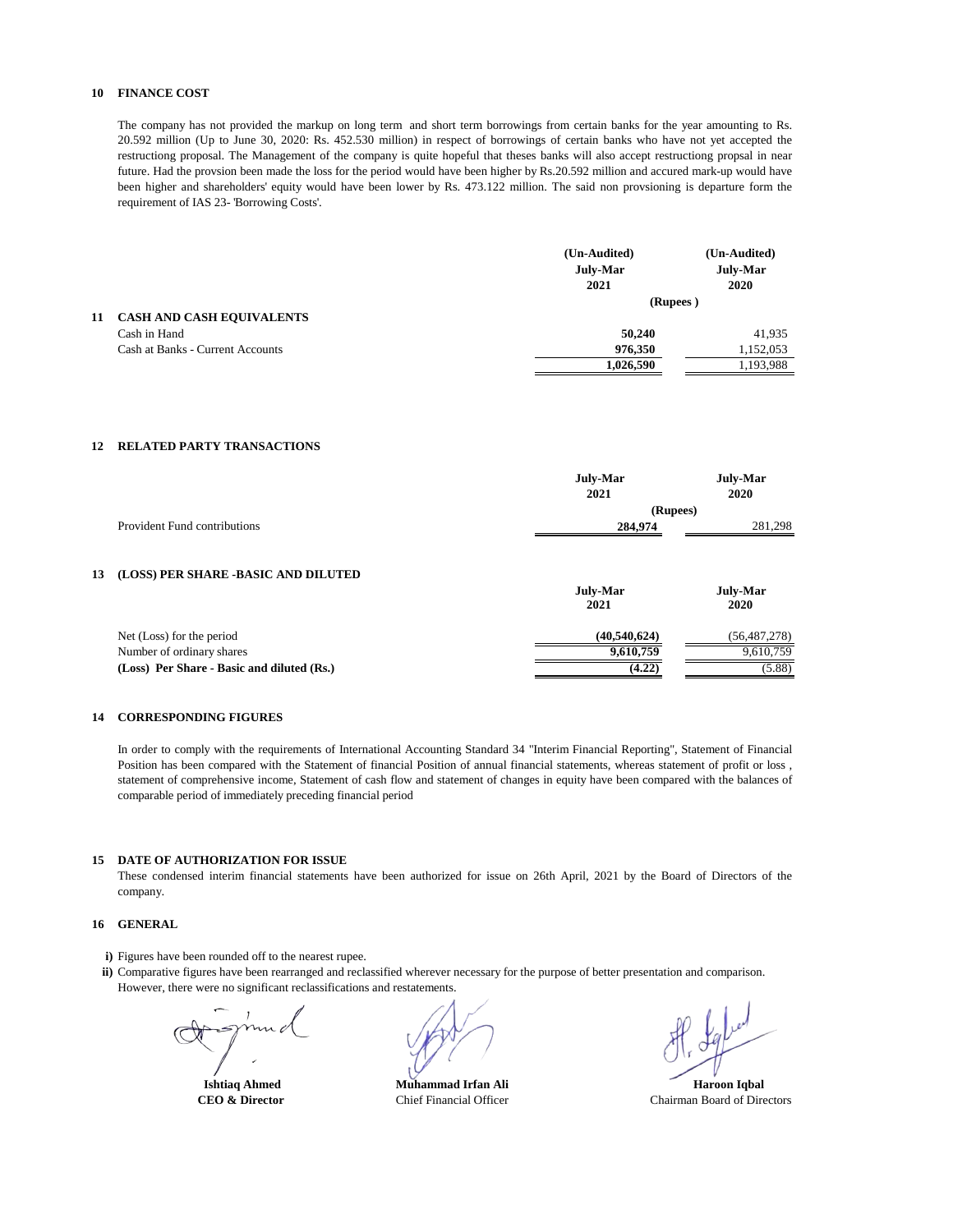يحجبة منتیجہ کےحوالے ہے ہم اللہ تعالیٰ رحمٰن ورحیم ہے دعا کرتے ہیں وہاپنے حبیب حضرت محمد علاقیقے کے طفیل اپنی رحمت ، ہدایات اورفضل وکرم ہم پراسی طرح قائم رکھے جوکہ بیصرف ہم پر بلکہ ہماری کمپنی اور ہمارے ملک پربھی اپنی رحمت م**ا زل** کرے،ہم اللہ تعالیٰ ہے بہ<sup>بھی</sup> دعا کرتے ہیں کہ تمام مسلم امّہ کے ما بین صحیح اسلامی جذبہ اخوت اور بھائی جا رگی پیدا کرے۔آمین ثمہ آمین۔

> میرار ٍ وردگاریقیناً ہماری دعاؤں کو سنتاہے۔(قرآن کریم) بورڈ آف ڈائر یکٹرز کی جانب ہے

کسراہ کی ہائی<br>بارون اقبال

چیئر مین بورڈ آف ڈائر یکٹرز

)، anighmal<br>اشتیاق آمد چيف ايگزيکيٹيو آفيسر مورفہ: 26 اپریل 2021